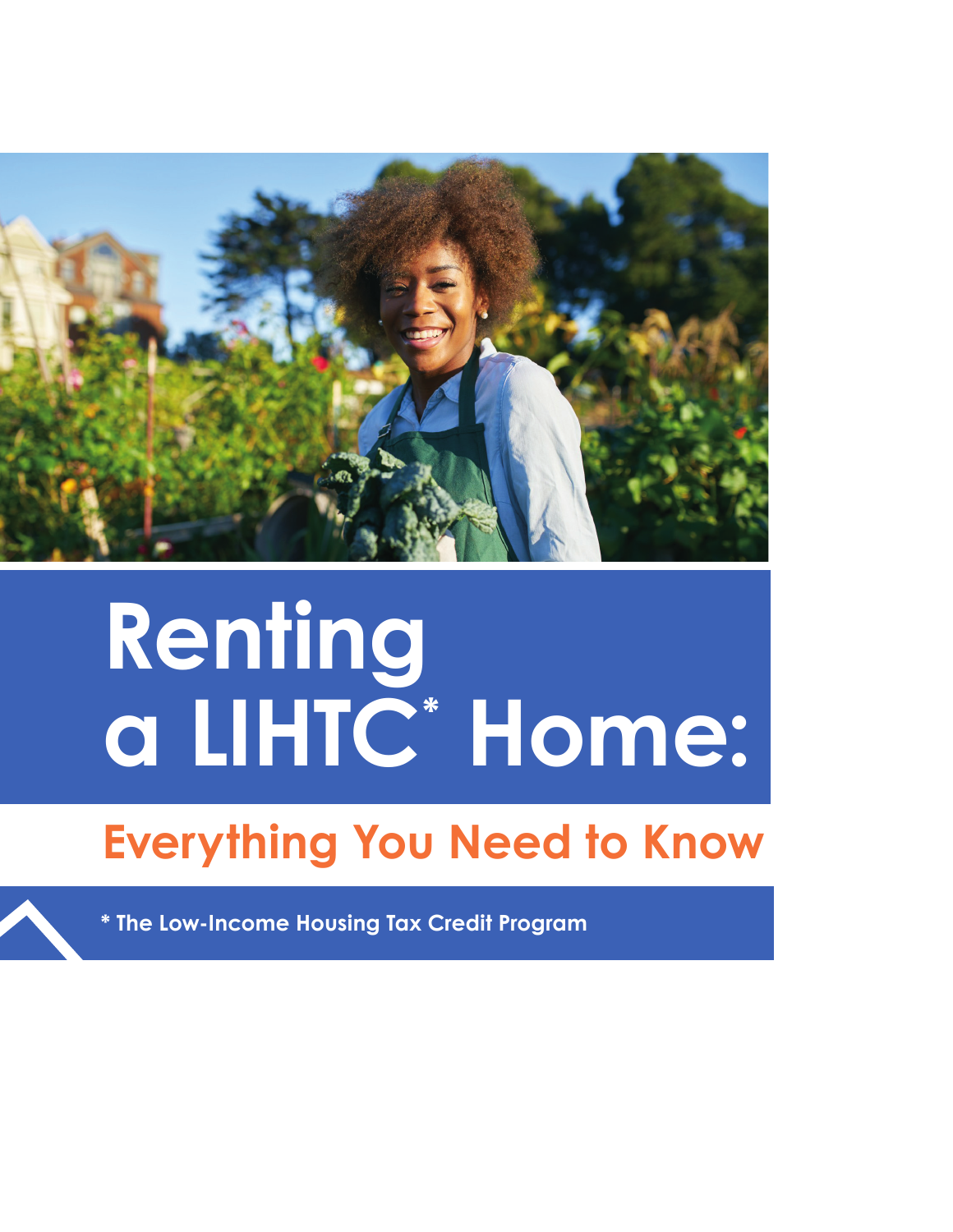# **TABLE OF CONTENTS**

| <b>Understanding</b>                                                  |
|-----------------------------------------------------------------------|
| <b>Finding a</b>                                                      |
| <b>Applying and Qualifying</b>                                        |
| Who Qualifies to Live in LIHTC Housing?5                              |
|                                                                       |
|                                                                       |
|                                                                       |
| Is There a Minimum Income                                             |
| Putting it All Together -                                             |
| May I Use a Housing Choice Voucher?  8                                |
| I Have a Criminal History.                                            |
| Can I Qualify if I am a Full-Time Student??                           |
| What if I Need an Accessible Unit? 10                                 |
| Will the Manager do a                                                 |
| What if I am Told I am Not Eligible?10                                |
| What if I am a Survivor of Domestic<br>Violence or Sexual Assault? 10 |
| What if I do not have lawful                                          |

What if I Am Put on the Waitlist?..................**11**

## **4 What to Expect as a Resident in a LIHTC Property**.........................................**11** Recertification................................................**12** Changes in Household Composition and Income ...................................................**13** Can I Be Made to Change Apartments?...**14** Good Cause Evictions ..................................**14**

# **5 Additional Resources** .......................................................**15** Appendix: Philadelphia Maximum Incomes........................................**15** Appendix: How are LIHTC Rents Set?..........**16** Appendix: Fair Housing Resources ..............**17**

This booklet was written by Regional Housing Legal Services (RHLS). RHLS is a nonprofit law firm with unique expertise in affordable, sustainable housing and its related components — community and economic development, utility matters and preservation of home ownership. RHLS provides innovative project and policy solutions that help create sustainable communities offering decent, safe and affordable housing for lower-income Pennsylvanians. **[www.rhls.org](http://www.rhls.org)**

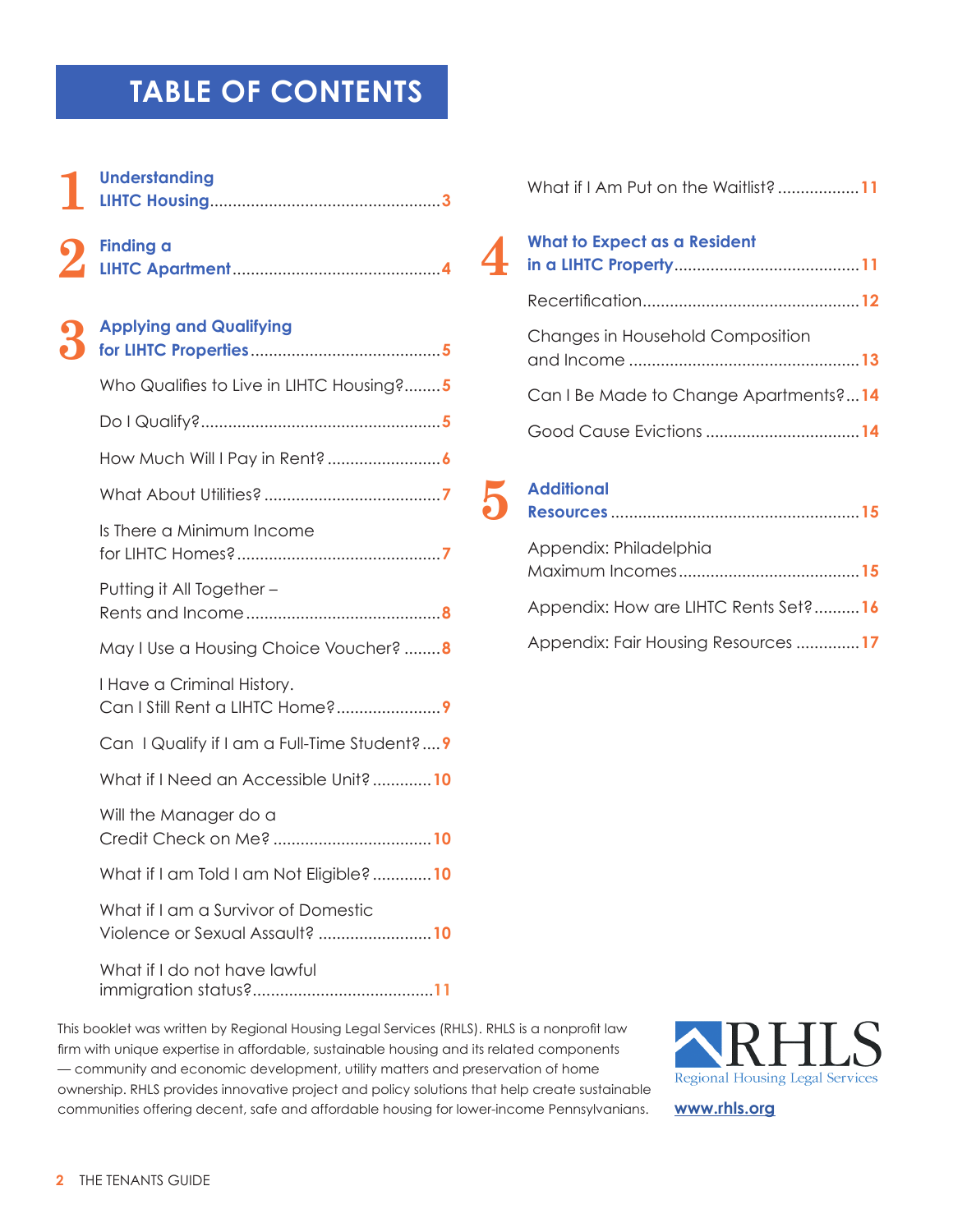# **1**

# **Understanding LIHTC\* Housing**

When it comes to housing, many people are in a bind. Their incomes are not high enough to afford safe, well-maintained homes, but there just isn't enough public housing to go around and Housing Choice Vouchers are hard to come by. LIHTC (pronounced "LYE-TECH"), offers a different affordable housing opportunity.

How do you know whether you qualify for a LIHTC apartment? How do you find a LIHTC development near you? How do you apply? What are your rights as a LIHTC tenant?

This guide will tell you what you need to know whether you are looking to become a LIHTC tenant or are an existing tenant with questions about the rules.

\*The Low Income Housing Tax Credit

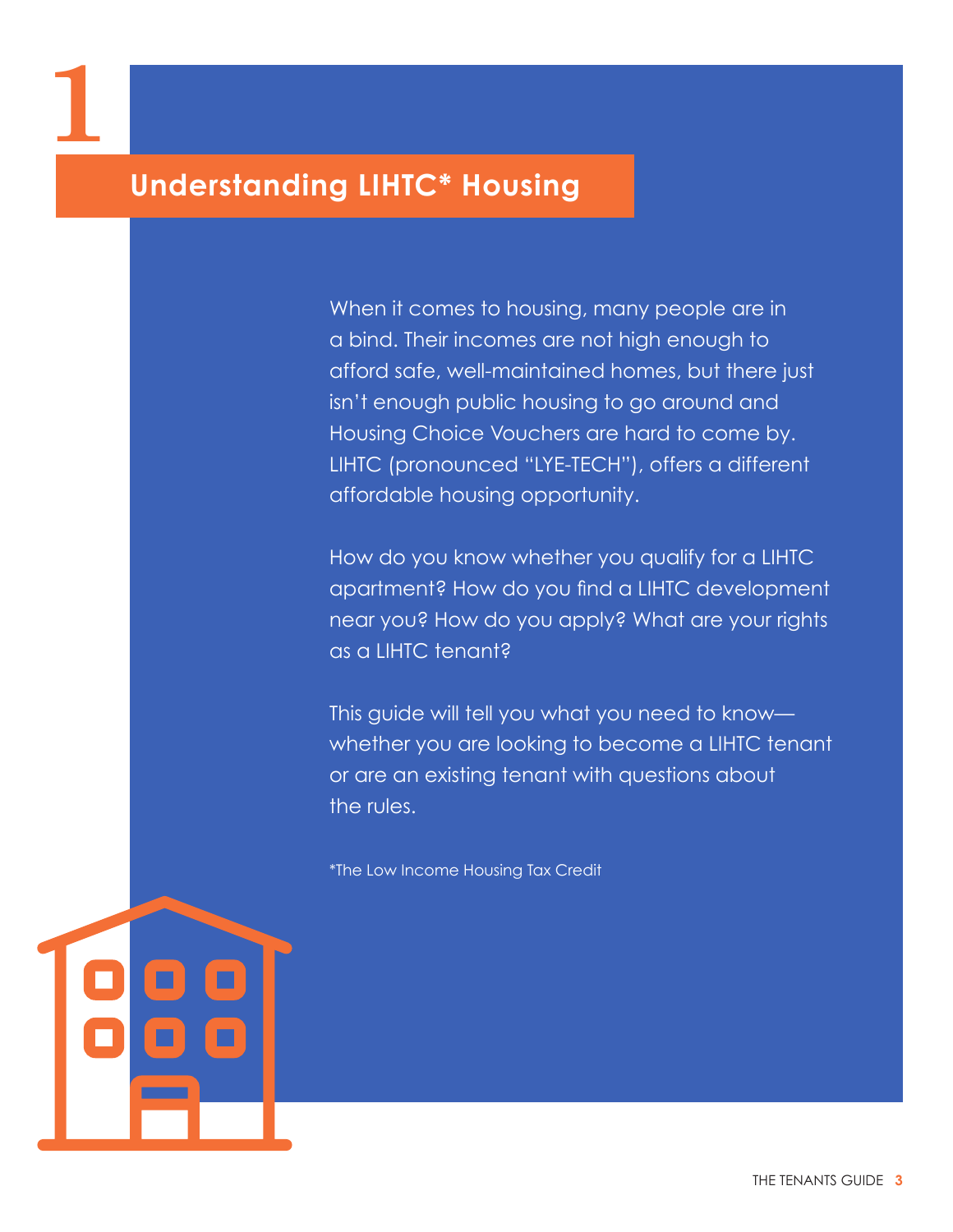**2**

# **Finding a LIHTC Apartment**

The best place to get a list of LIHTC properties is from The Pennsylvania Housing Finance Agency (PHFA)<sup>1</sup> at www.phfa.org/mhp/. At the bottom of the page you can search for LIHTC properties by county.

Another way to find a LIHTC apartment is through [PAHousingSearch.](https://www.pahousingsearch.com/) [com](https://www.pahousingsearch.com/), a free online listing service for affordable housing that lists LIHTC properties as well as other low-cost rentals. Under "Find Rentals," the Advanced Search feature located directly beneath the main search box allows users to search rentals by city or county and filter search results based on size of the home and other features. Within the listings, the section on "Specialized Information" indicates whether a particular rental is a "tax credit property." "Tax credit" refers to LIHTC.

#### **New LIHTC developments are built every year.**

If you see a building under construction in your neighborhood, look for a sign at the constructions site. If the development is a LIHTC property, the sign will list the Pennsylvania Housing Finance Agency as a funder and include information about how to apply for an apartment. Submit an application as soon as the rental process starts because LIHTC properties can rent up quickly. Some community development organizations (known as Community Development Corporations or CDCs) and the local housing authority may know about local LIHTC housing.

# **<br>If a property interests<br>you, but you can't tell<br>if it's a LIHTC property you, but you can't tell if it's a LIHTC property:**

- Contact the property manager and ask.
- Ask to see the lease and look for something called the Low-Income Housing Tax Credit Lease Addendum. If you see this addendum, then it is a LIHTC property.

## **? What is the definition of "household"?**

• A "household" is all the people who occupy a housing unit.

<sup>1</sup>The LIHTC program is run by the IRS, not the U.S. Department of Housing and Urban Development (HUD). Each state has an agency that oversees the program. In Pennsylvania, it's the Pennsylvania Housing Finance Agency (PHFA).<https://www.phfa.org/mhp/> Look for 'Awards'.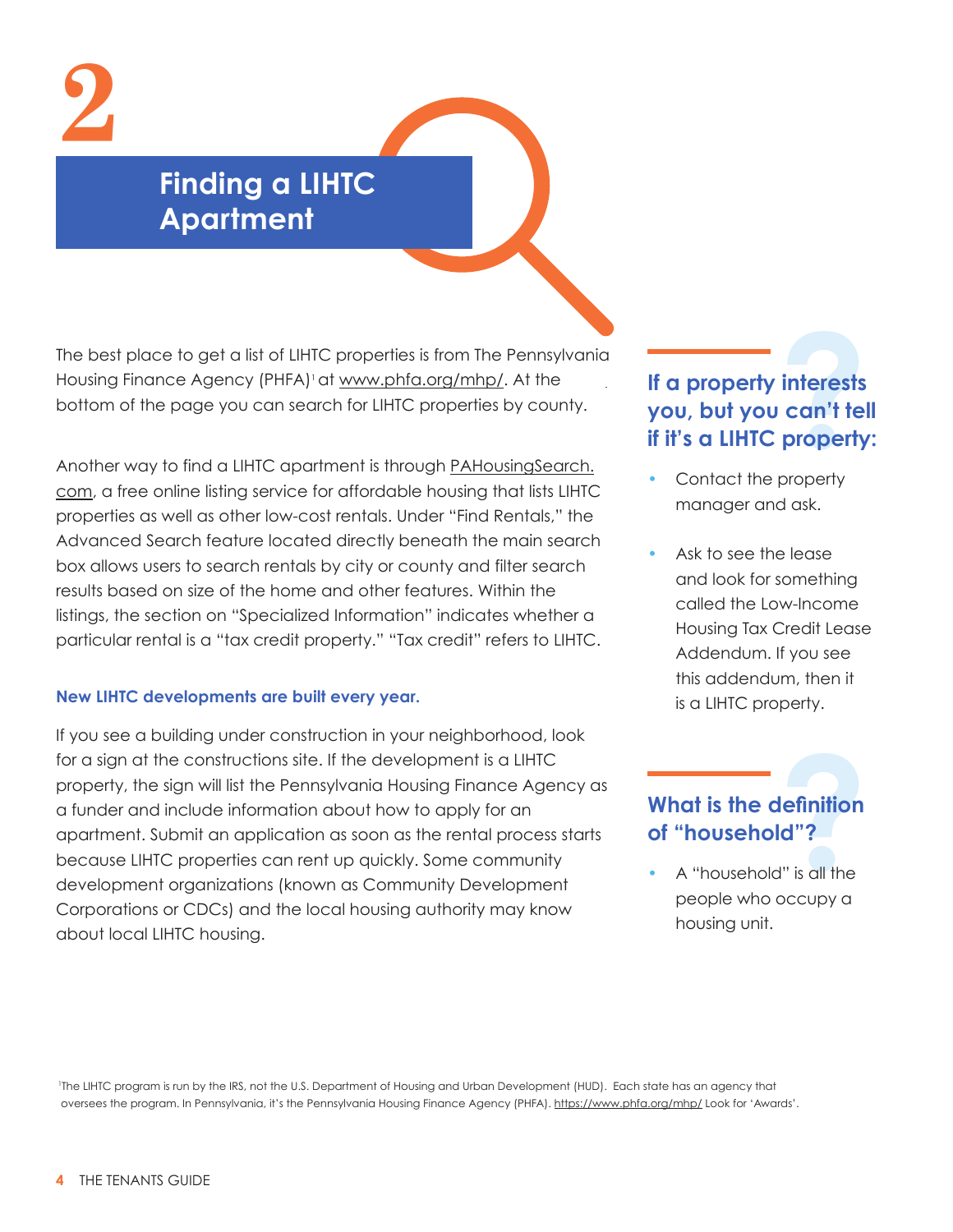

**Applying and Qualifying for LIHTC Properties**

## **Who Qualifies to Live in LIHTC Housing?**

#### **LIHTC homes are available for rent to the general public. However:**

- All LIHTC properties have maximum income limits.
- LIHTC properties may establish reasonable eligibility criteria that are included in a written Tenant Selection Plan and must be applied to all prospective tenants. You can ask the property manager for a copy of that Plan.
- The property manager may have other requirements, such as minimum income, minimum credit scores and background checks. Ask to see the Tenant Selection Plan for the property.
- The property manager may set a maximum household size depending on the number of bedrooms. This should also be in the Tenant Selection Plan.
- LIHTC buildings are allowed to give priority to certain groups of people, such as veterans, youth aging out of the foster care system or current residents of the city or town where the property is located. **People with disabilities get priority for accessible units**.
- Some LIHTC properties are only for seniors. There are two different types of senior properties. In one, everyone in the household has to be 62 or older. In the other, one person in the household must be 55 or older. Check with the property manager of the apartments you are interested in.

# **Do I Qualify?**

**Your income must be less than the maximum income limit, but the limit varies depending on what apartment you apply for and where it is located.**

LIHTC developments are set up to house people in a variety of income levels. LIHTC defines "low-income" using a measure called Area Median Income, often abbreviated "AMI." "Median" means "middle;" half the incomes in an "area" are above the AMI and half are below. "Area" generally refers to a city, county or multi-county location.

Most LIHTC homes in Pennsylvania are for households earning at or below 60% of the AMI, although some LIHTC properties serve households earning slightly more. But all are in the lower half of incomes in the area.

The AMI varies depending on what county you are in and how many people are in your household. In the chart at the back of this guide, you can look up the Philadelphia AMI and see what that means in dollars for different-sized households. A county's AMI changes every year. The Appendix explains how to find updated AMIs each year and where to find the AMI income limits for other parts of the state.

Most LIHTC developments are set up for people at a variety of income levels. In Pennsylvania, most developments have apartments for people at 60% AMI or for people at 50% AMI, with a smaller number of apartments for people at 40% or 20%. To qualify for an apartment, the combined incomes of all the people in your household must be under the income limit for that particular unit. The property manager can give you a list of the AMI breakdown for the apartments in a development.

• If you are a student, see p. 9.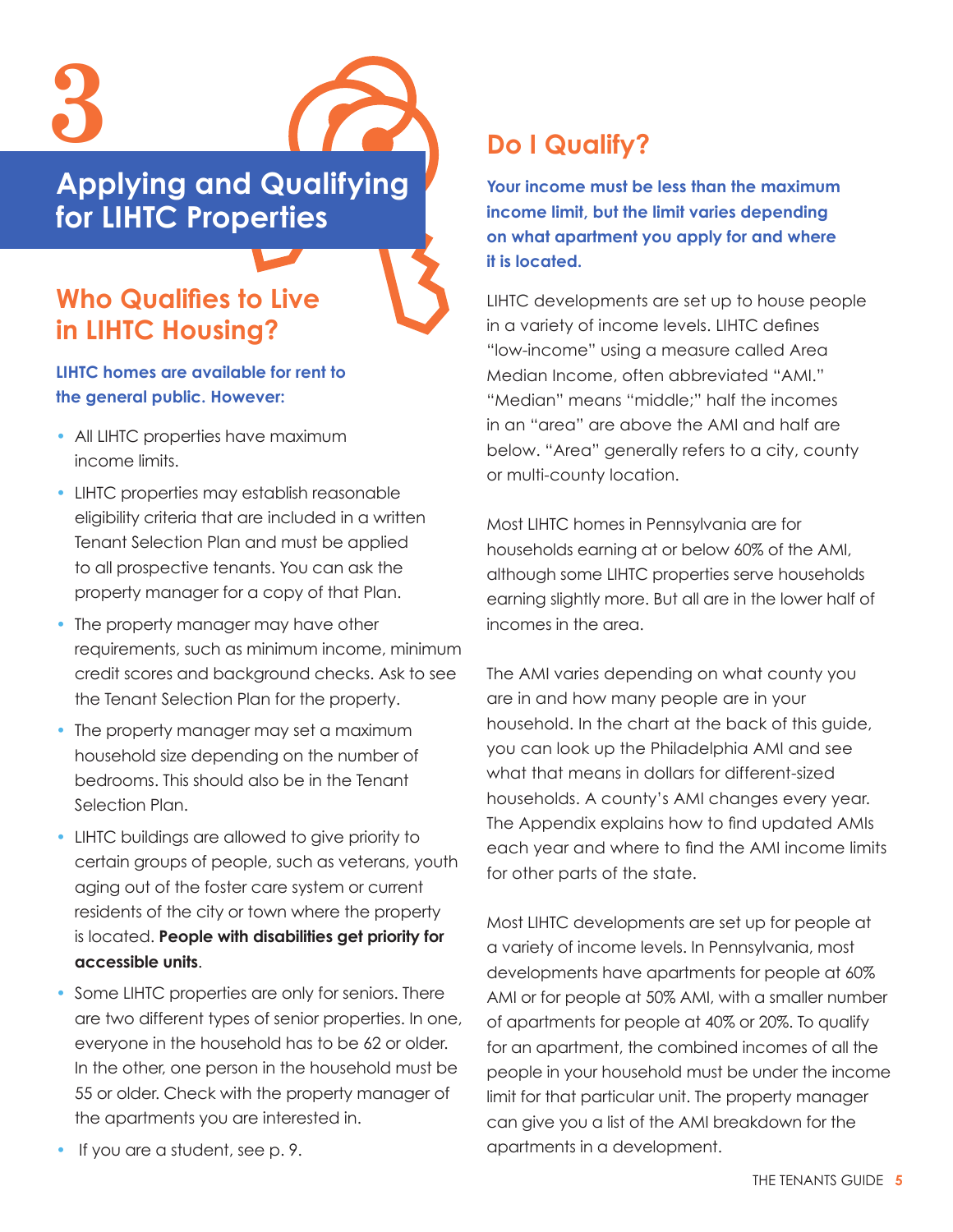# **How Much Will I Pay in Rent?**

### **The LIHTC program sets rents to be affordable at the different AMIs; rents are not set according to each individual tenant household's income.**

Unlike other programs, like Housing Choice Vouchers, your rent will not automatically change if your income goes up or down. This also means that your rent can go up slightly each year even if your income does not. Larger units cost more than smaller ones.

While the LIHTC program sets rents to keep them affordable, many families end up paying more than 30% of their income toward rent and utilities. That's because maximum rents are set assuming the tenant makes the maximum income for an apartment.

If you earn less than the maximum amount you might still qualify for the unit but will pay more than 30% of your income for rent and utilities. See Chart 1 for how LIHTC maximum rents are set – this is the most you could potentially pay for a LIHTC unit. Chart 2 gives an example of how rents vary by unit size and unit type.

## **LIHTC rents are not based on your individual household income.**

Instead, they are based on the unit size and unit type. Unit size refers to the number of bedrooms in the unit. Unit type refers to the AMI income limit for the unit. Rent for smaller units will be less than rent for larger units. Rent for lower AMI units will be less than rent for higher AMI units of the same size.

#### **CHART 1**

## **Maximum Rents by Unit Size and Unit Type – Philadelphia Area Property**

| <b>Unit Size</b>      | <b>Unit Type</b> | <b>Unit Type</b> |
|-----------------------|------------------|------------------|
| Number of<br>bedrooms | <b>20% AMI</b>   | <b>40% AMI</b>   |
|                       | \$362            | \$725            |
| 2                     | \$435            | \$870            |
| 3                     | \$502            | \$1,005          |
|                       | \$560            | \$1,121          |

Rents include a utility allowance.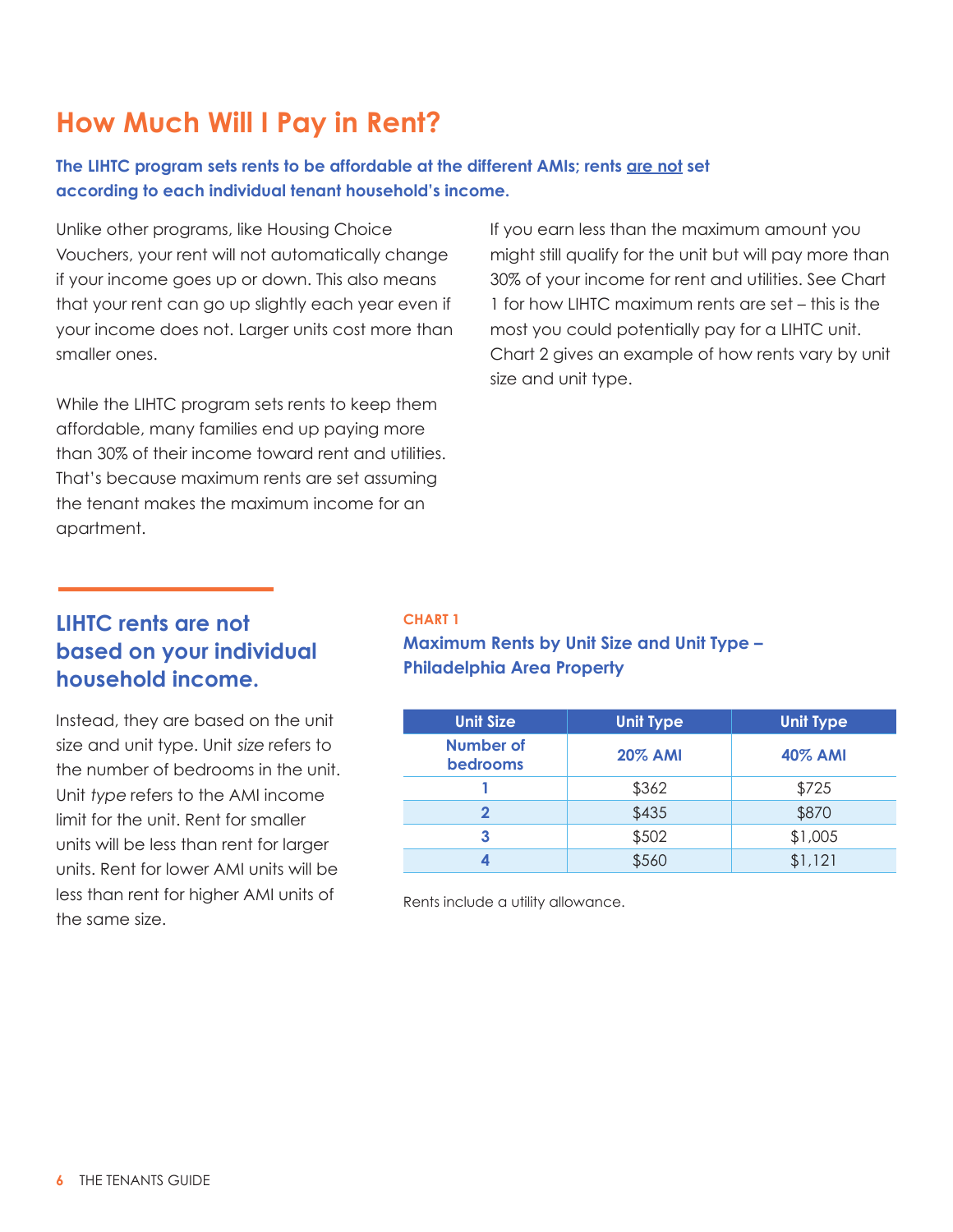# **What About Utilities?**

**Sometimes tenants pay for utilities separately; other times the cost of utilities is included in the rent. In either case, the LIHTC program considers utilities to be part of the total housing cost.**

So, if the apartment you are renting does not include all utilities, the landlord must subtract an estimated utility cost from the maximum rent. This is called the "utility allowance." Utility allowances vary from property to property, depending on what utilities the tenants must pay themselves, as well as how energy efficient the building is. Telephone, cable and internet are not included in the utility allowance. The tenant pays these bills in addition to paying rent.

The utility allowance is just an estimate. The landlord does not need to give the tenant a refund or rent reduction if actual utility costs are higher, so tenants need to be aware of their utility usage. If tenants keep the inside temperature higher than usual or if it's a particularly cold winter, the heating bill may make the combined rent and utility costs higher than the LIHTC program maximum. The household would still be responsible for paying the full rent as well as the high utility bill.

## **Is there a minimum income for LIHTC homes?**

Most LIHTC apartments establish minimum income requirements to make sure the tenant can afford the rent. Property managers decide their property's requirements, which may vary from one property to another. Usually, property managers will look for a household to earn at least three times the annual cost of rent and utilities, but some will use two and a half times the amount of rent plus utilities as a measure. Some property managers do not factor in utility costs in setting minimum income requirements.



#### **EXAMPLE Annual Household Income of \$15,090**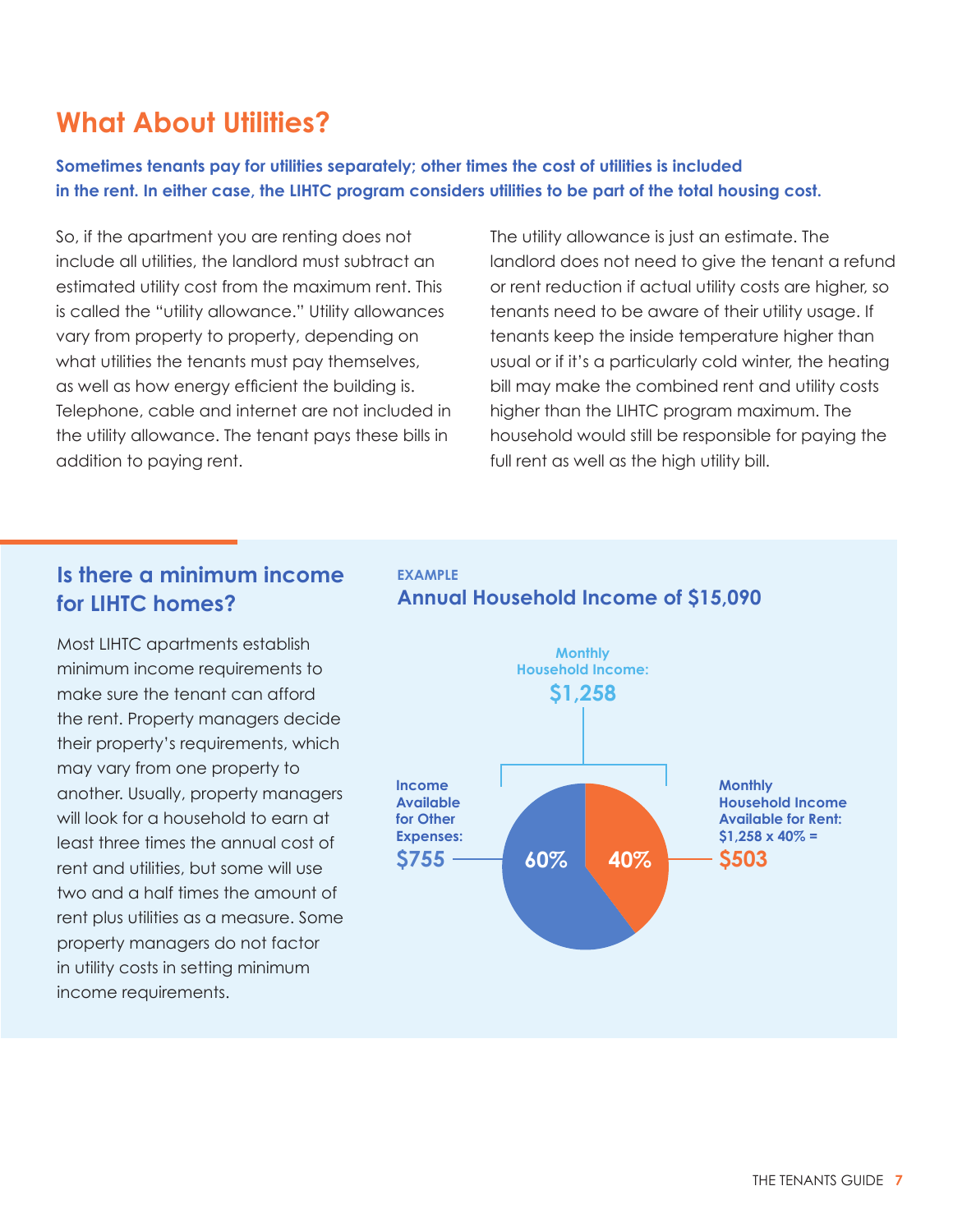# **Putting it all together – Rents and Income**

**How does the property manager determine what apartment I qualify for and what my rent will be? The answer depends on your income and the size of your family.**

You can use this chart to see if you qualify for a 20% unit, which is the most affordable one available. The Appendix at the end of this guide has charts for units at 50% and 60% AMI.

In this example, the property manager requires households have income equal to at least two and a half times the rent (also called a 40% rent-toincome ratio). The property manager subtracts the utility allowance before calculating minimum incomes.

#### **CHART 2**

| <b>Minimum And Maximum Incomes FOR 20% AMI UNITS</b> |           |           |           |              |
|------------------------------------------------------|-----------|-----------|-----------|--------------|
| <b>UNIT SIZE</b>                                     |           | 1 Bedroom | 2 Bedroom | 3 Bedroom    |
| Rent                                                 |           | \$362     | \$435     | \$502        |
| <b>Utility Allowance</b>                             |           | $-$ \$30  | $-$ \$45  | $-$ \$50     |
| <b>Net Rent</b>                                      |           | \$332     | \$390     | <b>\$452</b> |
| <b>Minimum Income*</b>                               |           | \$9,960   | \$11,700  | \$13,560     |
|                                                      | 1 Person  | \$13,540  | \$13,540  | $$13,540*$   |
|                                                      | 2 Persons | \$15,460  | \$15,460  | \$15,460     |
| <b>Maximum</b><br>Incomes by                         | 3 Persons | \$17,400  | \$17,400  | \$17,400     |
| <b>Household Size</b>                                | 4 Persons | $**$      | \$19,320  | \$19,320     |
|                                                      | 5 Persons | $**$      | \$20,880  | \$20,880     |
|                                                      | 6 Persons | $**$      | $**$      | \$22,420     |

\*The figure in orange shows that the household's income is too low for that unit. Also, a one-person household would not qualify for a three-bedroom apartment.

\*\*Maximum occupancy limits also apply. The typical maximum is 2 persons per bedroom plus one person. So, a unit with two bedrooms can have a maximum of five people (including children) living there.

Property managers may also set minimum occupancy standards for each unit type or give priority for larger units to larger households.

Households with Housing Choice Vouchers do not need to meet minimum income requirements.

# **May I Use a Housing Choice Voucher?**

## **Yes. LIHTC owners may not turn you away just because you have a Housing Choice Voucher.**

However, you still must verify that you meet all the requirements that other tenants must meet, **except** the minimum income requirements.

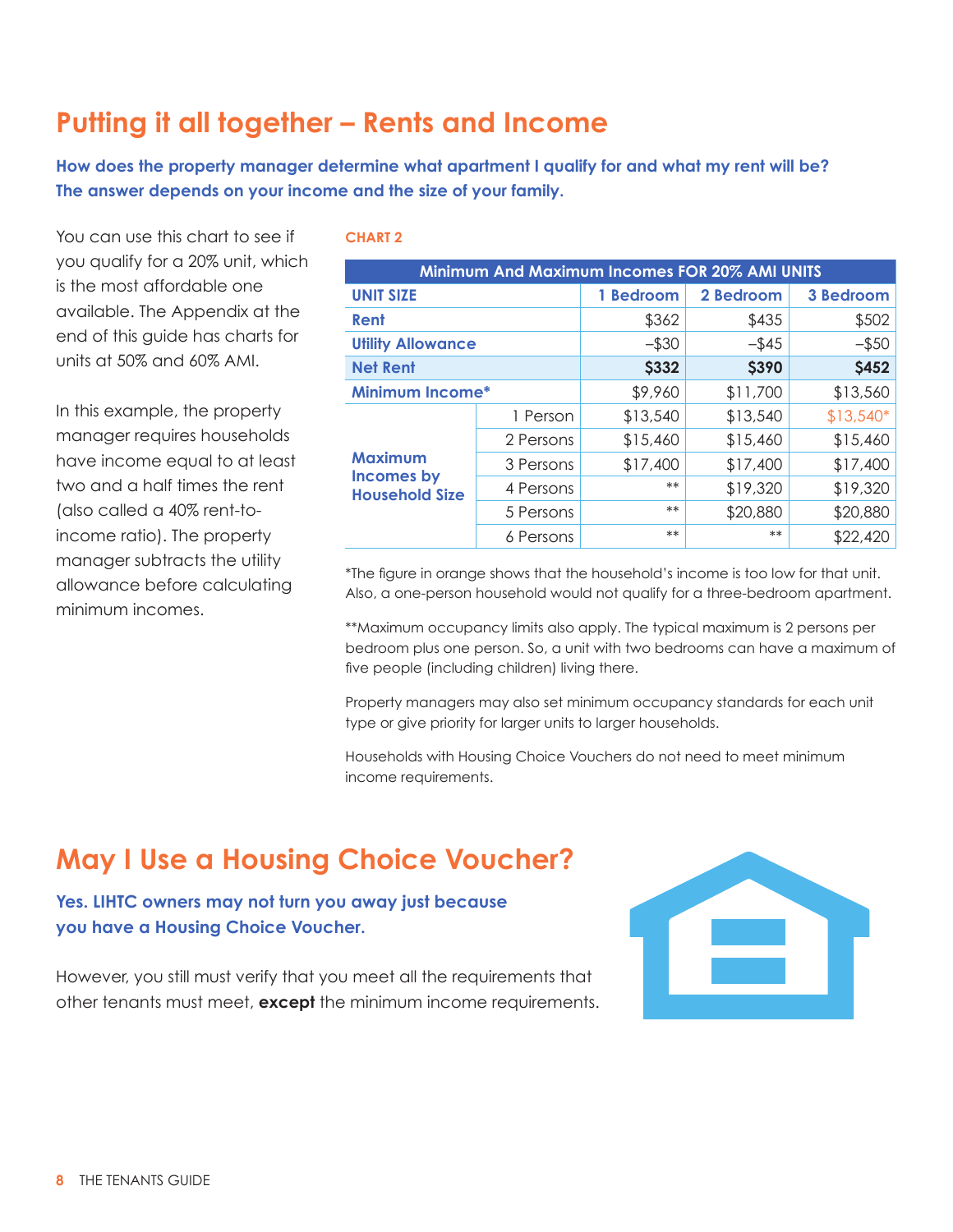## **I Have a Criminal History. Can I Still Rent a LIHTC Home?**

It depends. A development that turns away everyone with any criminal background might be violating fair housing laws, particularly if that ends up excluding mostly African Americans or other "protected classes" under the Fair Housing Act. In general, having a conviction for misdemeanors or minor criminal offenses, such as drug possession or shoplifting, or for any crime that occurred in the distant past, should not be a basis for excluding someone. Also, an arrest that did not result in conviction should not be a reason for denying an application.

If you have a recent conviction for drug manufacture or for a violent crime like armed robbery or rape, landlords may reject your application. If the LIHTC property has public housing funding, it is required to reject lifetime sex offenders and people convicted for manufacturing methamphetamine in subsidized housing.

LIHTC landlords are supposed to decide each situation individually and give each applicant the opportunity to explain why they can be a good tenant, despite a criminal record. If you think you were turned down because of your criminal history, ask for a copy of the criminal records report the landlord used, check for mistakes and ask for a review of the decision. Submit letters of support and other information showing positive changes in your life since your conviction.

If you believe you were wrongly denied LIHTC housing based on your criminal record, contact your local fair housing group. There is a list of fair housing agencies at the back of this guide in the Fair Housing Resources section of the Appendix.

## **Can I Qualify if I am a Full-Time Student?**

The LIHTC program was designed for low-income households and not as student housing. For that reason, there are many rules for full-time students seeking LIHTC housing. You can be a student and live in a LIHTC apartment as a member of a household, as long as at least one person in the household is not a full-time student. There are some exceptions to this rule:

- The full-time adult students are married and filing a joint federal income tax return.
- The full-time student is receiving assistance under Temporary Assistance for Needy Families (TANF).
- The full-time student is enrolled in certain job-training programs.
- The full-time student is a single parent living with their minor children.
- The full-time student is/was a recipient of foster care assistance.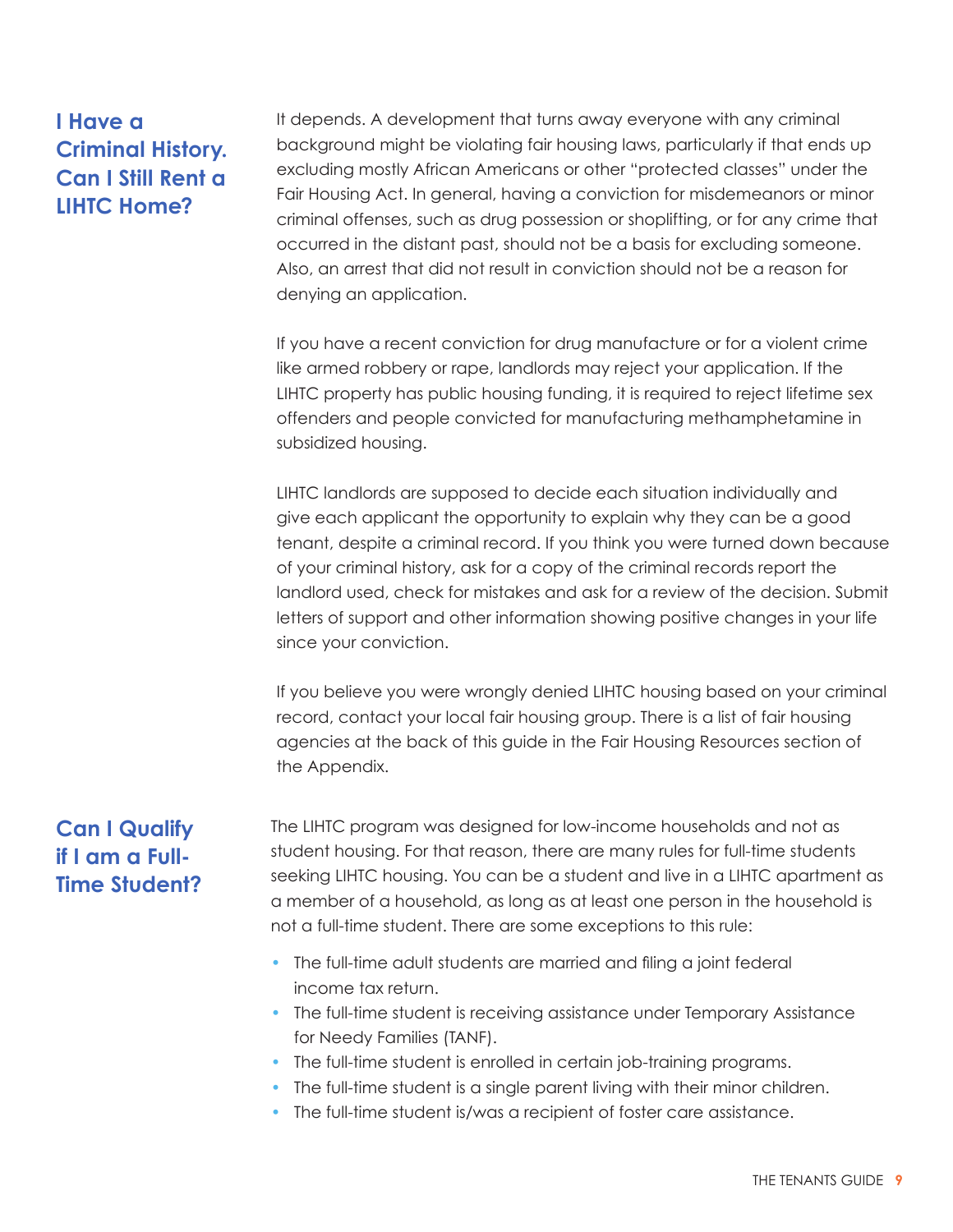## **What if I need an Accessible Unit?**

Every LIHTC property must have a certain number of units accessible for people with disabilities related to mobility, sight and hearing. If you have a disability and require an accessible unit, let the property manager know. LIHTC property managers must try to match accessible units with tenants who need the accessibility features. However, they are not required to hold the apartment until the right tenant comes along. If the manager does not find a tenant who needs the accessible unit within 30 days, they may rent it to someone else. If you need an accessible unit, but there is not one available, you can ask to be put on a separate waitlist.

## **Will the Manager do a Credit Check on Me?**

Most LIHTC properties will do a credit check on applicants. While perfect credit is not necessary, property managers may exclude applicants with poor credit. Managers are typically most concerned about prior evictions or utility shutoffs. If an applicant has a prior eviction, the manager may ask to see evidence that all back rent is paid in full. If there have been prior utility shutoffs, the manager may ask for a statement from the utility company saying that the applicant qualifies for a new utility account. Many managers are willing to overlook previous financial problems related to medical bills and student loans. If you are worried that you may be denied because you have poor credit or have been evicted, it is a good idea to provide additional information when you apply, such as providing proof that your previous apartment was too expensive but that you are able to afford the LIHTC rent.

## **What if I am Told I am Not Eligible?**

If your application is rejected, ask the property manager to provide you with a written explanation of the reasons why. Check the Tenant Selection Plan for how to appeal a decision. If you think there was a mistake, offer to provide more information. If you believe that you have been discriminated against, or if you have questions about whether or not the reasons for rejection meet the LIHTC program requirements, [contact your local legal aid office](https://palegalaid.net/legal-aid-providers-in-pa). A link to legal aid offices is also listed at the back of this guide in the Fair Housing Resources Section of the Appendix.

**What if I am a Survivor of Domestic Violence or Sexual Assault?** You may not be denied admission to a LIHTC property just because you were the victim of domestic violence, sexual assault, dating violence, or stalking, or your credit was damaged by one of those situations. If you are a survivor, you may have protections under the Violence Against Women Act (VAWA). VAWA protects all survivors, regardless of your sex, gender identity, or sexual orientation AND regardless of the sex, gender identity, or sexual orientation of the person who harmed you. Learn more [here.](https://www.vawahome.com/what-is-vawa) Also contact your local [legal aid office](https://palegalaid.net/legal-aid-providers-in-pa).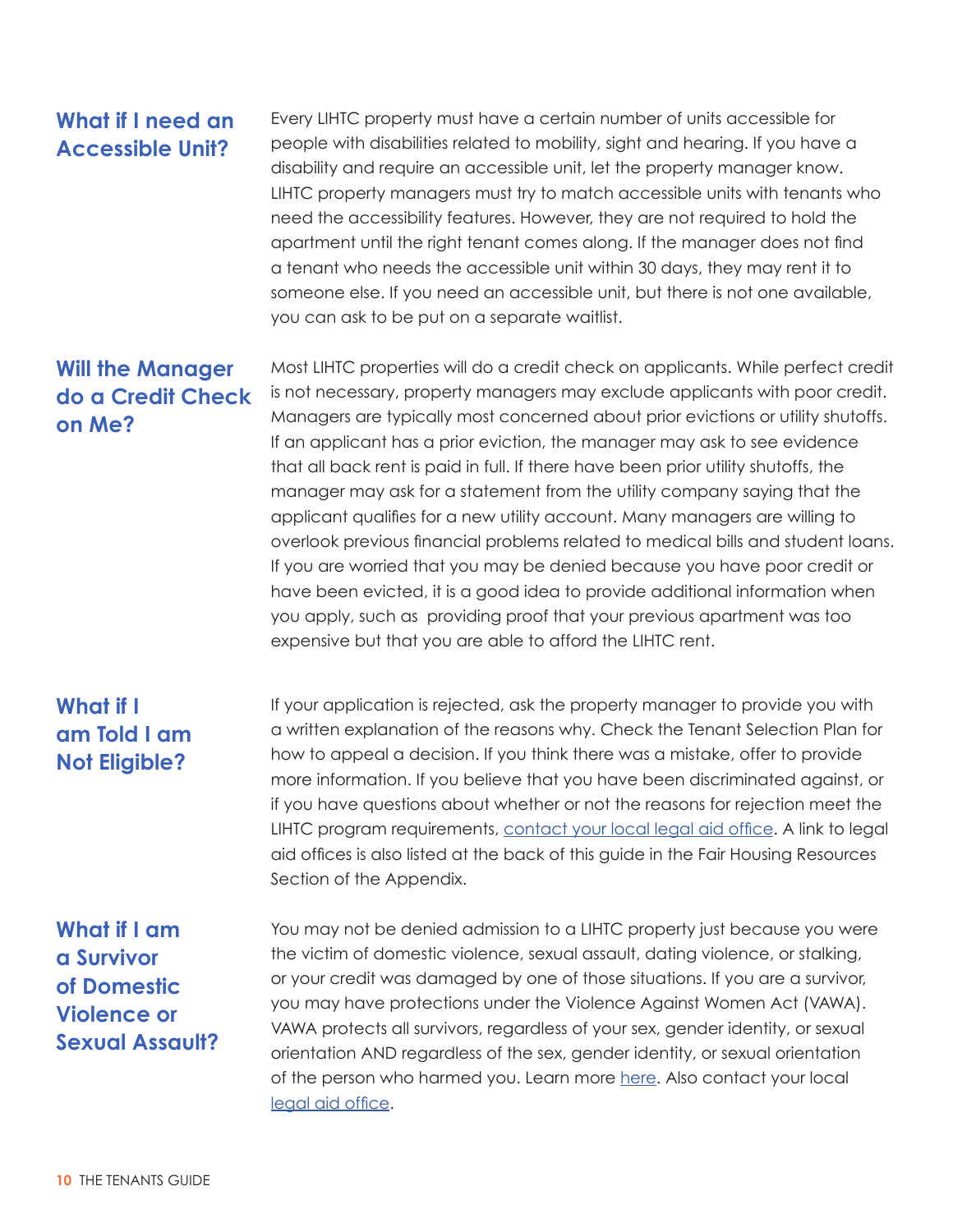## **Can I rent a LIHTC apartment if I do not have lawful immigration status?**

LIHTC rules allow anyone to rent, regardless of their immigration status. BUT, many LIHTC properties also use other government money to make the apartments affordable. For example, if the property has Housing Choice Vouchers, immigrants without lawful immigrant status probably can not rent there, unless they are part of a "mixed family" with at least one family member with lawful status. Ask the manager for their specific non-citizen eligibility requirements in writing. If you think you have been wrongly denied an apartment because of your immigration status, contact legal aid (www.palegalaid.net).

## **What if I Am Put on the Waitlist?**

**4**

When you apply to a LIHTC property, you may be informed that all the units have already been leased or that all the units for which your household qualifies are leased. In that case, always ask to be placed on the waitlist. Make sure to provide all contact information to the property manager and to update it any time there is a change. Property managers will "purge" the waitlist (drop names) at least once a year. This is often done by contacting applicants by mail, asking if they are still interested in renting a unit and requesting a response within a short time period. If an applicant does not promptly respond, management will remove their name from the waitlist.

In addition to reporting any changes in contact information and keeping an eye out for any mail from the property, it's also a good idea to call the property every few months to check on possible vacancies. You should provide any updates about changes in your income or household size that could mean that you now qualify for a different size or type of unit.

# **What to Expect as a Resident in a LIHTC Property**

**Most LIHTC properties have a list of rules tenants need to follow, like observing quiet hours, where and when to take your trash and keeping the inside of your home clean.** 

Tenants of LIHTC properties have some additional requirements, such as allowing periodic inspections of their units. Residents should always be given reasonable notice of these inspections.

LIHTC owners and property managers also need to follow rules, including the Pennsylvania Landlord Tenant Act. Landlords must also follow state and federal policies related to reasonable accommodations for people with disabilities, including allowing them to have service animals and emotional support animals. And, as you can see, there are many LIHTC rules the owners must follow, including making sure tenants meet the income guidelines.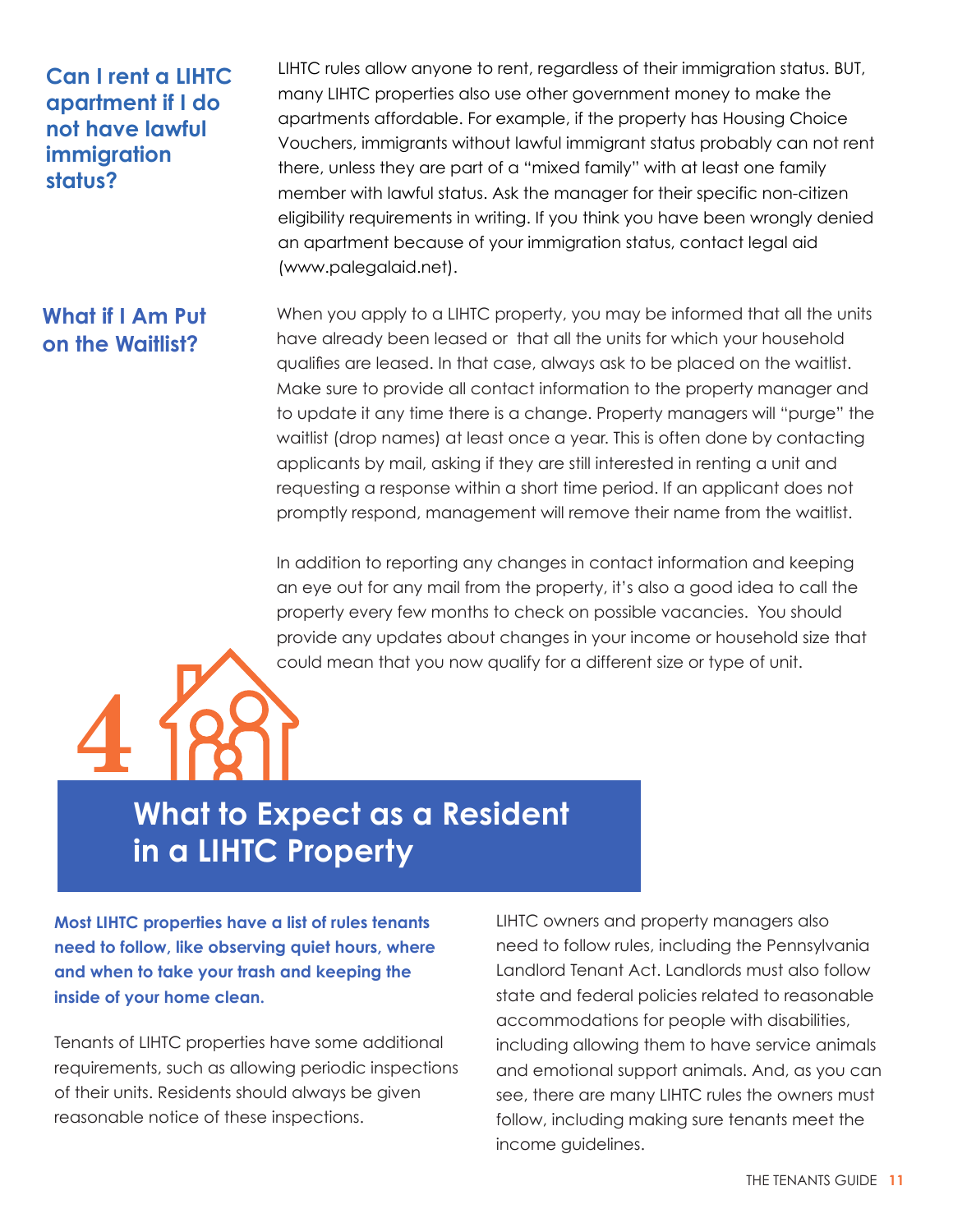## **Once I qualify and move in, is that the end of the paperwork?**

#### **Tenants in LIHTC apartments must be "recertified" each year.**

As part of the recertification, the landlord will review:

- **(1)** the income for every person in the household over age 18;
- **(2)** changes to household size;
- **(3)** whether anyone in the household is a full-time student; and
- **(4)** bank accounts, stocks, retirement accounts and other property you own.

The landlord should ask for a recertification only once a year. Respond promptly and truthfully when you are asked for information related to the recertification process. If you do not respond, or if you do not provide truthful information, it could be "good cause" to evict you. See page 14 for an explanation of "good cause" for evictions.

If you have no income at the time of recertification, the property manager may require you to complete a zero-income questionnaire.

Please see PHFA's **[Sample Certification of Zero Income](https://www.phfa.org/forms/housing_management/shared/sample_verification_forms/zero_income_certification.pdf)**. 2

Although the landlord must conduct a recertification to keep the building in compliance with LIHTC rules, you cannot be evicted just because your income goes up, even if it goes over the program maximum. The worst case scenario is that the landlord raises your rent.

There is one other time when you may be asked to document your income and when the amount of your income does matter. If you request a move to a different building, even a building in the same complex, this may be treated as a move-out and then a new move-in. You would be treated as a new tenant, so if your household income exceeds the current income limit, your request to move may be denied.

<sup>2</sup> [https://www.phfa.org/forms/housing\\_management/shared/](https://www.phfa.org/forms/housing_management/shared/sample_verification_forms/zero_income_certification.pdf) [sample\\_verification\\_forms/zero\\_income\\_certification.pdf](https://www.phfa.org/forms/housing_management/shared/sample_verification_forms/zero_income_certification.pdf)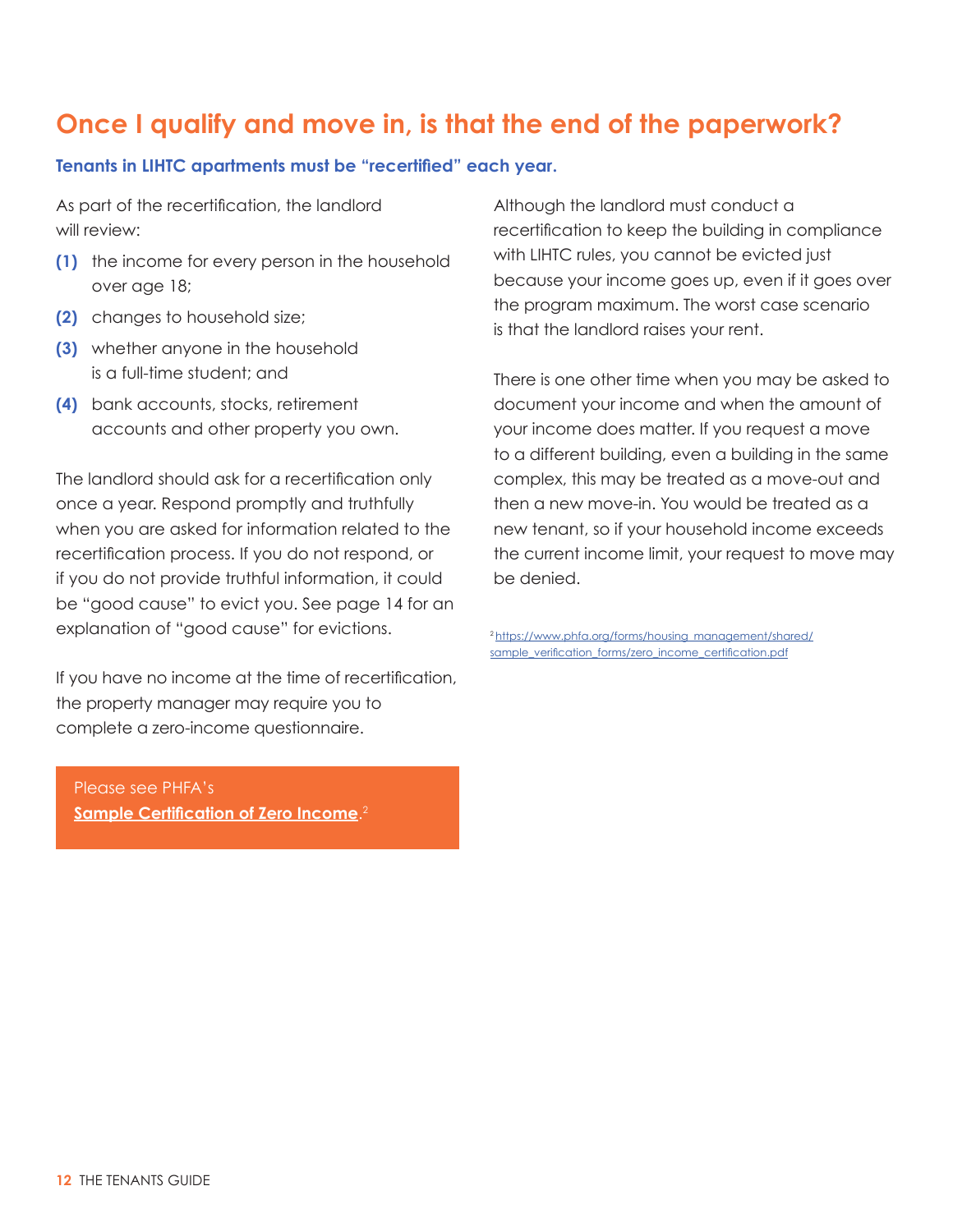## **What if my income changes or someone moves in with me?**

**Some changes, like adding or losing a household member or changes to your student status, should be reported before they happen if they are anticipated or immediately afterward if unanticipated.**

Every person living with you must be listed on the lease. Before allowing anyone else to move in with you, you must contact your landlord or property manager for approval. The new household member will need to provide the same information and documents that you provided when you first applied. **If you fail to report changes, the landlord can evict you for good cause.** Remember that adding a new person could affect your eligibility to live in the apartment. That's why you must report any change immediately.

If you are expecting a change in household size, such as the birth or adoption of a child, or if one or more of your household members has moved out, you should alert the property manager. Most property managers will allow you to put your name on the wait list for a larger or smaller unit.



Similarly, if you experience, or expect to experience a significant decrease in income, you should ask the property manager if there are any units in the building set aside for households with lower incomes. If so, you can ask to be put on a transfer list for a lower-income unit with lower rent. Usually, this can be done without having to actually move – the property manager just makes a change in the file as to how the unit is designated. This depends on how many units the owner promised they would have at each rent level. Sometimes, it's not possible to lower your rent. Even if the apartment complex does have lower rent units, it may take a long time before the manager can make the change.

If you do get the opportunity to move to a larger or smaller unit, or if your rent is lowered, you will likely have to complete the recertification process again, even if it has been less than a year since your last recertification.

Remember, if your income goes up, you must report it as part of the annual recertification. You will NOT lose your apartment just because your income increases, but your rent may go up.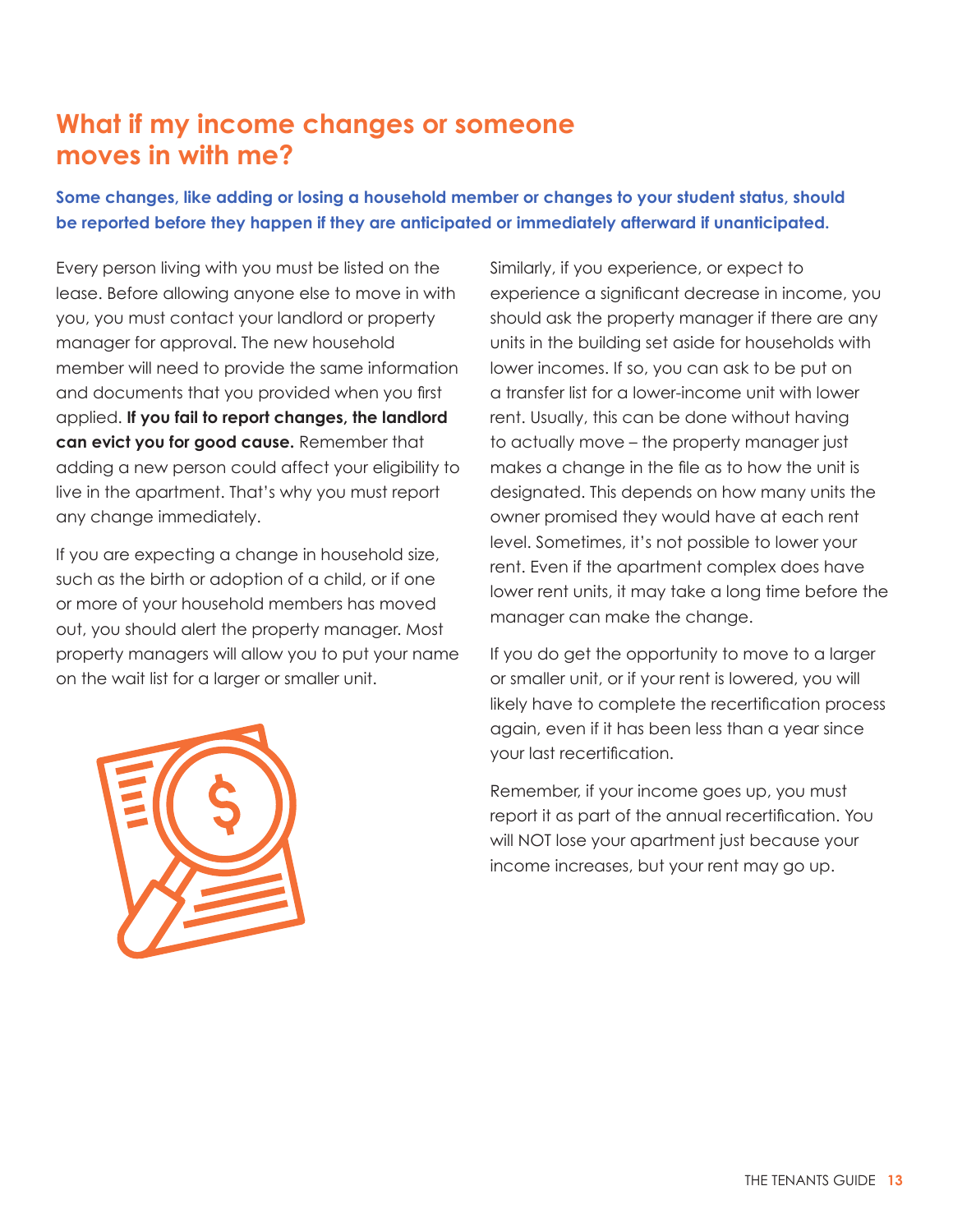# **Can I Be Made to Change Apartments?**

#### **In some circumstances, the landlord can make you move to another apartment within your building.**

For example, LIHTC developments include "accessible" units in which the kitchen countertops and cabinets are lower than average so that someone using a wheelchair can reach them. The landlord must give priority for accessible apartments to disabled tenants. But if there are no disabled applicants, accessible units can be rented to tenants who don't need the accessibility features.

If you have been rented an accessible apartment in a circumstance like this and, at a later date, a new disabled applicant meets the eligibility requirements, **the landlord can require you to move**, as long as you are given a roughly equivalent apartment.

Another circumstance where you may be asked to move, either temporarily or permanently, is if the landlord is renovating the building and needs to move you out to allow the work to be done. If you stay in the same building, you may not need to be recertified. However, if you need to move to another building, the landlord may have to completely recertify your household.

## **When Can I be Evicted?**

**Every LIHTC lease should have a section that clearly says you cannot be evicted without "good cause," defined as** *"serious and repeated violations of the lease."* 

The lease should spell out clearly what situations are considered a "default" or violation of the lease, but not every example can go into the lease. Opinions can differ about whether something is a "serious and repeated violation," and the answer may have to be decided in court if the landlord does try to evict you.

#### **SOME EXAMPLES OF "GOOD CAUSE". You can be evicted when:**

- You fail to pay rent.
- You don't report all your income on your application or your recertification.
- You keep your apartment in a way that makes it dangerous to others, such as creating a fire hazard.

#### **SOME EXAMPLES OF NOT "GOOD CAUSE". You should not be evicted just because:**

- You are late with your rent once but you still paid it.
- Your income increased.
- You had one loud party.
- You experienced domestic violence, sexual assault, dating violence, or stalking.

If you receive an eviction notice, contact your legal aid office, especially if you think the reason you are being evicted does not meet the definition of "good cause."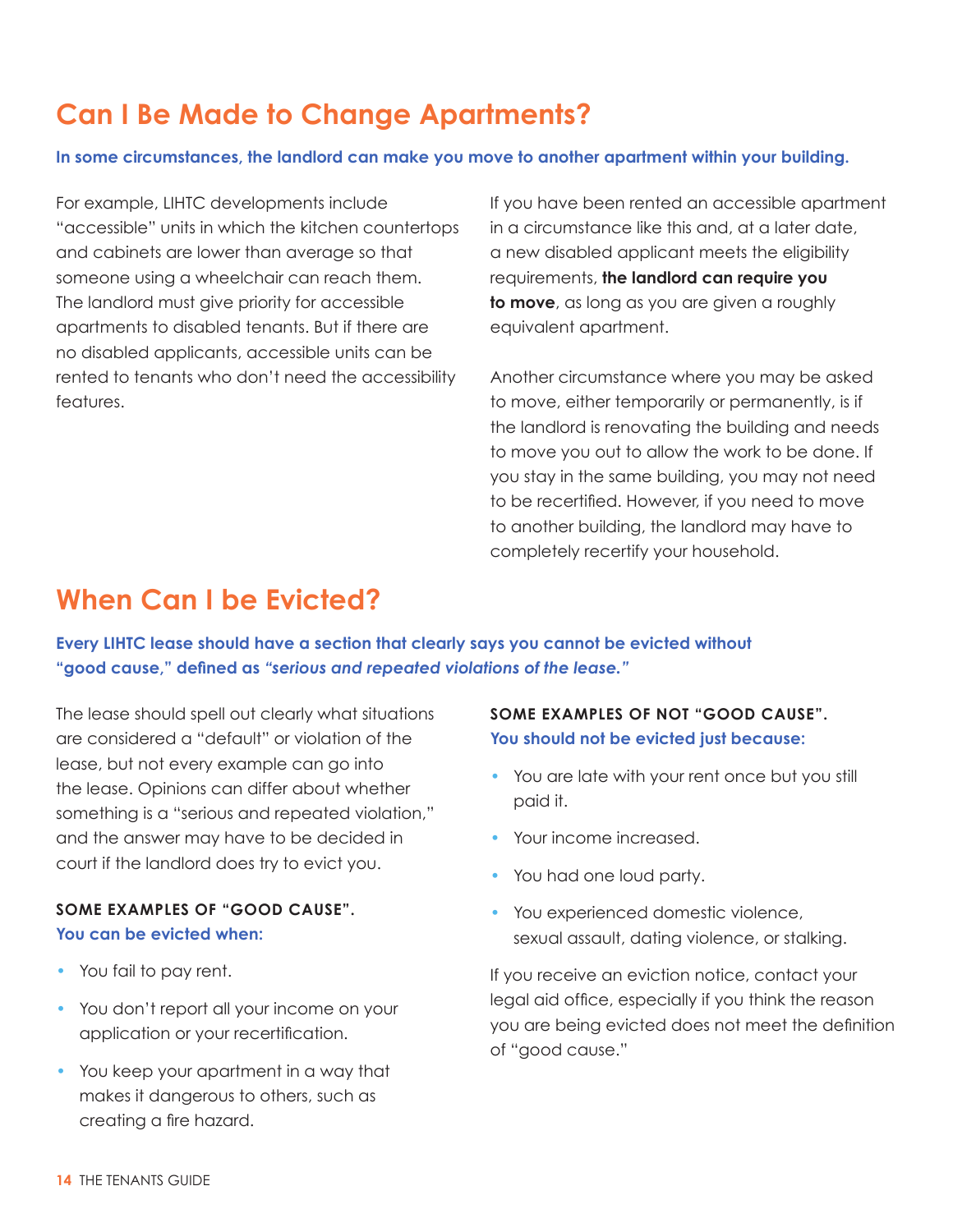# **Additional Resources**

#### **The Low-Income Housing Tax Credit program is complicated.**

This guide gives you a lot of information, but it might not answer your particular questions. Whether you are looking for an apartment or already live in a LIHTC complex, talk to the property manager if you're not sure about something.

The next few pages have more detailed information about income eligibility and setting rents. There is also a list of fair housing agencies and a link to Pennsylvania Legal Aid Network programs.

More copies of this guide are available at <https://www.rhls.org/lihtctenantguide/>.

## APPENDIX

# **Philadelphia Maximum Incomes**

**To look up the income limits and maximum rents for any county in Pennsylvania, here is a link:**  [https://www.phfa.org/mhp/rent\\_and\\_income\\_limits/](https://www.phfa.org/mhp/rent_and_income_limits/)

| This example shows<br>maximum incomes for | <b>Maximum Income</b><br><b>By Household Size</b> | <b>20% AMI</b> | <b>50% AMI</b> | <b>60% AMI</b>          |
|-------------------------------------------|---------------------------------------------------|----------------|----------------|-------------------------|
| a LIHTC apartment in                      | 1 Person                                          | \$13,540       | \$33,850       | 40,620                  |
| Philadelphia.                             | 2 Persons                                         | \$15,460       | \$38,650       | 46,380<br>$\mathcal{F}$ |
|                                           | 3 Persons                                         | \$17,400       | 43,500<br>\$   | \$52,200                |
|                                           | 4 Persons                                         | \$19,320       | 48,300<br>\$   | \$57,960                |
|                                           | 5 Persons                                         | \$20,880       | \$52,200       | 62,640                  |

Rent and income limits change every year, usually in April. This chart shows the Philadelphia income limits for 2021 for LIHTC properties that are already operating. Buildings that open their doors for the first time in 2021 have to use different income limits.

PHFA is the best source for this data, but the information is not always in the same place on the agency website. To find the information in future years, we recommend doing a web search for "PHFA Low Income Housing Tax Credit rent and income limits."

The document should look like the one in the link above. Double check the date on the top left corner to make sure it is the latest document and confirm that the document has "LOW INCOME HOUSING TAX CREDIT PROGRAM," in the title.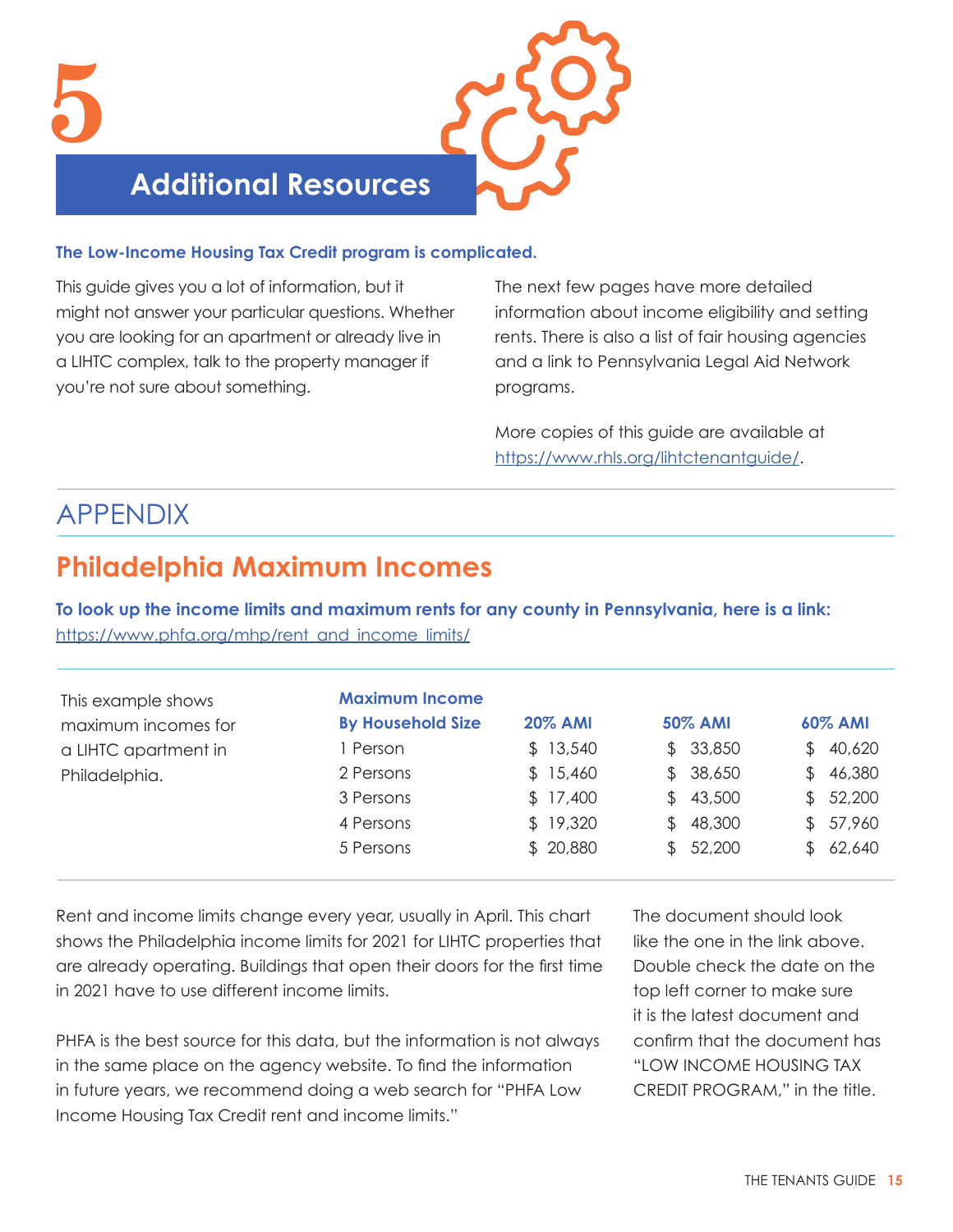# **How are LIHTC Rents Set?**

**The LIHTC program uses a formula to set maximum rents based on unit size. Because the rent is not based on the household's income, most LIHTC tenants end up paying more than 30% of their income towards rent and utilities. That's because maximum rents are set assuming your family makes the maximum income for an apartment. Many families will make a bit less than that maximum income but still qualify.** 

| <b>Philadelphia example:</b>              |   |          |
|-------------------------------------------|---|----------|
| Income for 3-person household at 50% AMI: |   | \$43,500 |
| Monthly income: \$43,500/12               |   | 3,625    |
| "affordable rent" = 30% of income         | X | .3       |
| Income gyailable for rent and utilities   |   | 1.087    |
| Rent for 2-bedroom unit at 50% AMI        |   |          |

If the utility allowance is \$50, that would be subtracted from the \$1,087 total rent, so if the tenant is paying their own utilities, the rent charged could be no more than \$1,037.

- For setting rents, the LIHTC program assumes that 3 people will live in a 2-bedroom apartment (or 1.5 persons per bedroom). It caps the rent at 30% of the monthly income for a 3-person household in that area earning exactly 50% AMI.
- In 2020, 50% of the Philadelphia AMI for a 3-person household was \$43,500.
- The IRS rules then set an "affordable" rent for that apartment by taking 30% of the \$43,500, which comes out to \$1,087 a month (30% of \$43,500 divided by 12).
- Most families will not earn exactly \$43,500 but will earn less than that amount and still qualify. Those families will end up paying more than 30% of their income toward rent and utilities.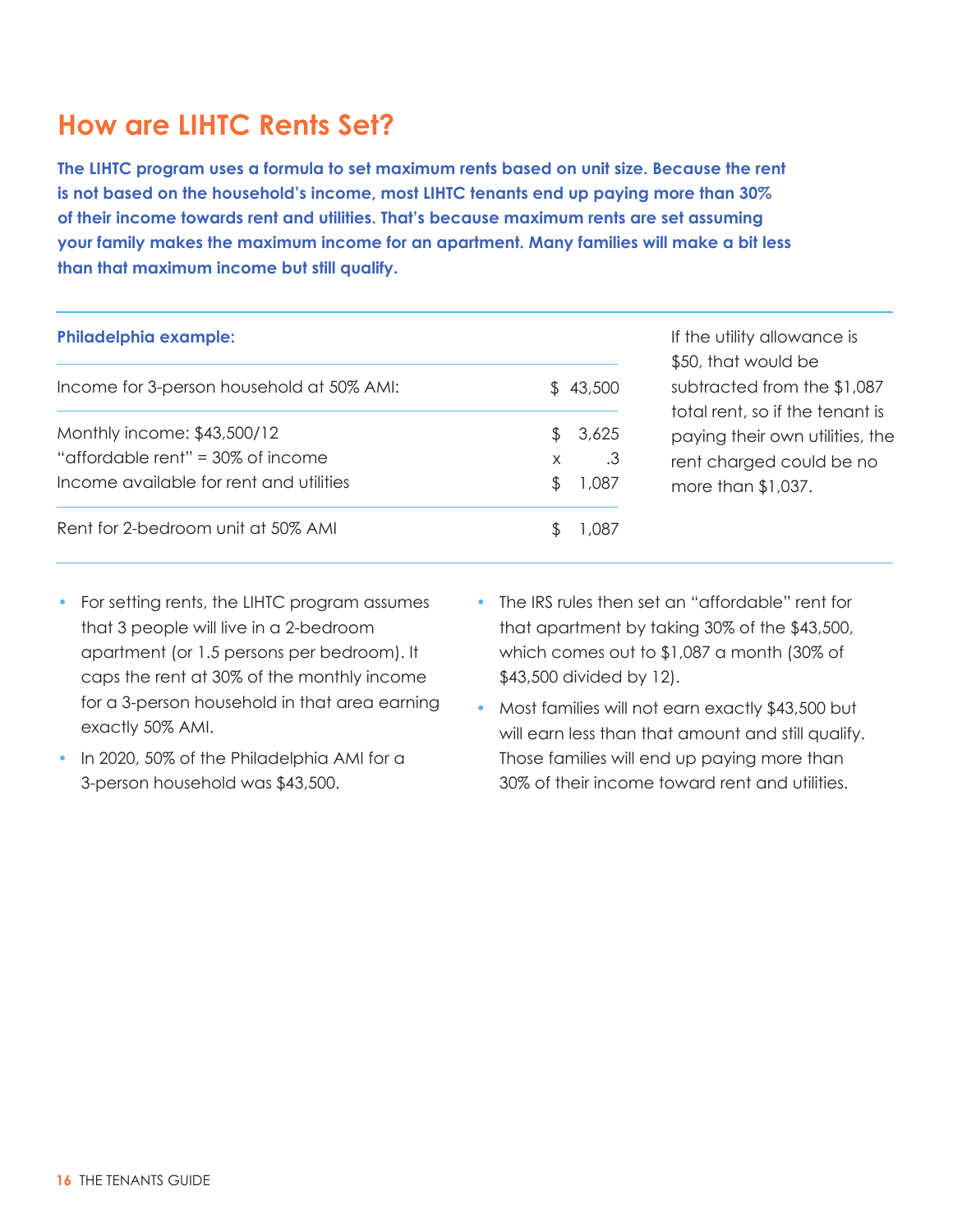# **Fair Housing Resources**

**If you think you have been discriminated against in your search for housing because of your race, color, religion, national origin, sex, familial status, or disability, many agencies offer help.** 

Some communities also have local laws that protect people from discrimination based on sexual orientation and gender identity, and a few offer source of income protection that prohibit a landlord from turning away someone simply because they receive rental assistance or other public benefits.

Many counties and cities have a Fair Housing Officer or a Human Relations Commission that handle fair housing complaints. Check with your local government for more information. Complaints may also be filed with the [Pennsylvania Human Relations Commission](https://www.phrc.pa.gov/File-a-Compliant/Pages/default.aspx) or with the [US Department of Housing and Urban](https://www.hud.gov/program_offices/fair_housing_equal_opp/online-complaint)  [Development \(HUD\)](https://www.hud.gov/program_offices/fair_housing_equal_opp/online-complaint).

A fair-housing advocate can help you navigate the complaint process. Pennsylvania has several fair housing resources, including legal aid offices and nonprofit fair housing centers. Advocates educate you on your rights and help you determine whether you have been the victim of illegal discrimination.

Find your local legal aid office at **[palegalaid.net/legal-aid-providers-in-pa](http://palegalaid.net/legal-aid-providers-in-pa)**

Get information about fair housing laws at **[palawhelp.org/issues/housing-and-shelter/](https://www.palawhelp.org/) [housing-discrimination-and fair-housing-1](https://www.palawhelp.org/)**

# **Nonprofit Fair Housing Organizations**

### **Housing Equality Center of Pennsylvania**

PO BOX 558 Fort Washington, PA 19034 866-540-FAIR | 267-419-8918

**[equalhousing.org](http://equalhousing.org)**

#### Serving these Counties:

- **Bucks**
- **Chester**
- Delaware
- Lehigh
- **Montgomery**
- Northampton
- Philadelphia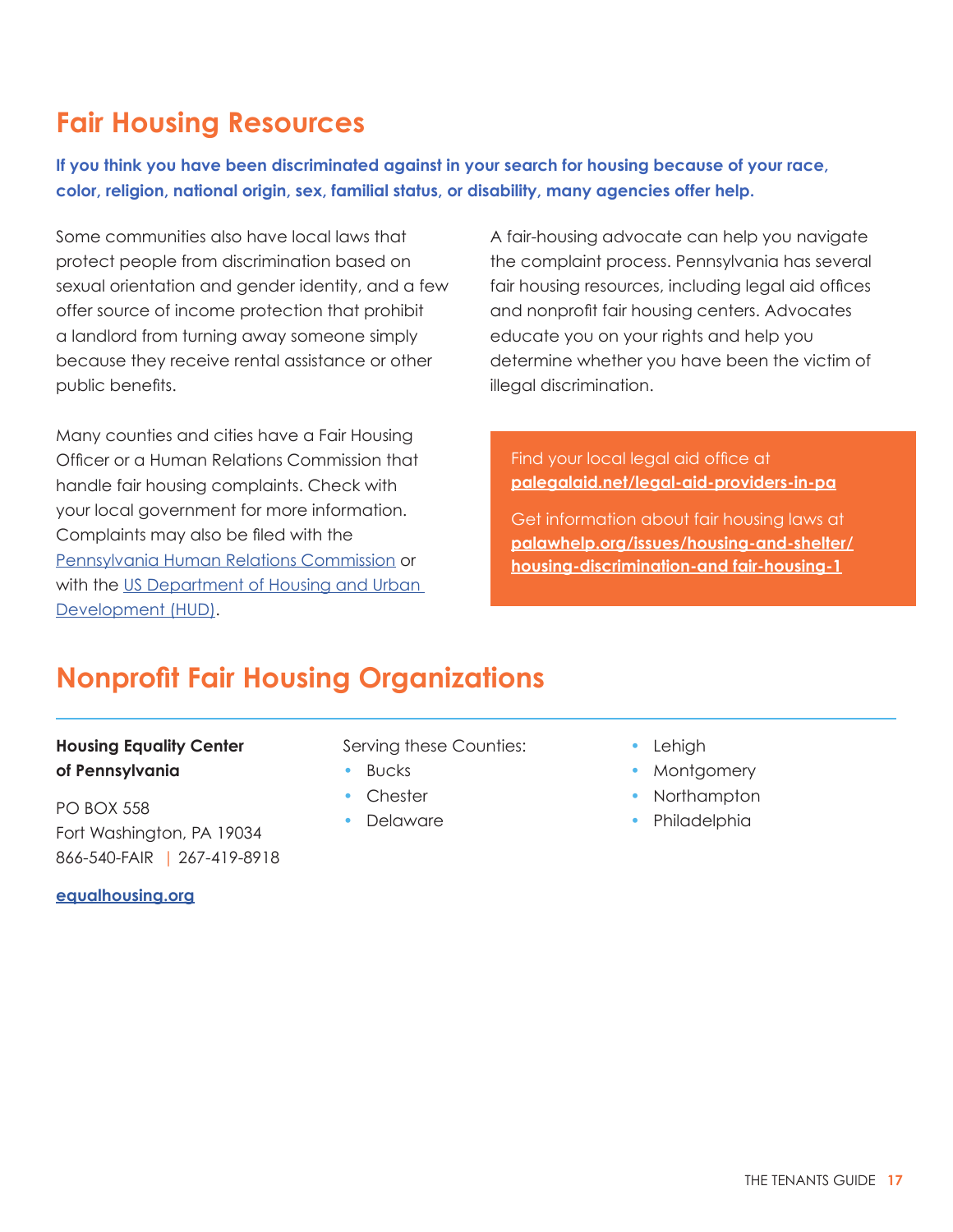# **Nonprofit Fair Housing Organizations (continued)**

#### **Southwestern Pennsylvania Legal Services Fair Housing Law Center**

10 West Cherry Avenue Washington, PA 15301 Phone: 724-225-6170 Fax: 724-250-1078 Toll Free Hotline: 1-877-725-4472

#### **<https://fhlaw.org/>**

Serving these Counties:

- Armstrong
- **Beaver**
- Bedford
- **Blair**
- Butler
- Cambria
- Cameron
- Centre
- Clarion
- Clearfield
- Crawford
- Elk
- Erie
- Fayette

#### • Forest

- Greene
- Huntingdon
- Indiana
- Jefferson
- Lawrence
- McKean
- Mercer
- Potter
- Somerset
- Venango
- Warren
- Washington
- Westmoreland

Southwestern Pennsylvania Legal Services receives funding from HUD to operate its Fair Housing Law Center, which provides free representation to those experiencing housing discrimination and to people with disabilities requiring a reasonable accommodation or modification to their housing units.

### **The Fair Housing Council of the Capital Region, Inc.**

2100 North 6th Street Harrisburg, PA 17110 Phone: 717-238-9540

#### **[pafairhousing.org](http://pafairhousing.org )**

Serving these Counties:

- Cumberland
- Dauphin

## **Fair Housing Partnership of Greater Pittsburgh, Inc.**

2840 Liberty Avenue, Suite 205 Pittsburgh, PA 15222 Phone: 412-391-2535 FAX: 412-391-2647 E-mail: megan@ pittsburghfairhousing.org

**[pittsburghfairhousing.org](http://pittsburghfairhousing.org)**

## **The Housing Equality & Equity Institute at Lancaster Housing Opportunity Partnership**

123 E. King Street Lancaster, PA 17602 Phone: 717-291-9945 FAX: 717-291-9850

**<https://wearetenfold.org/>**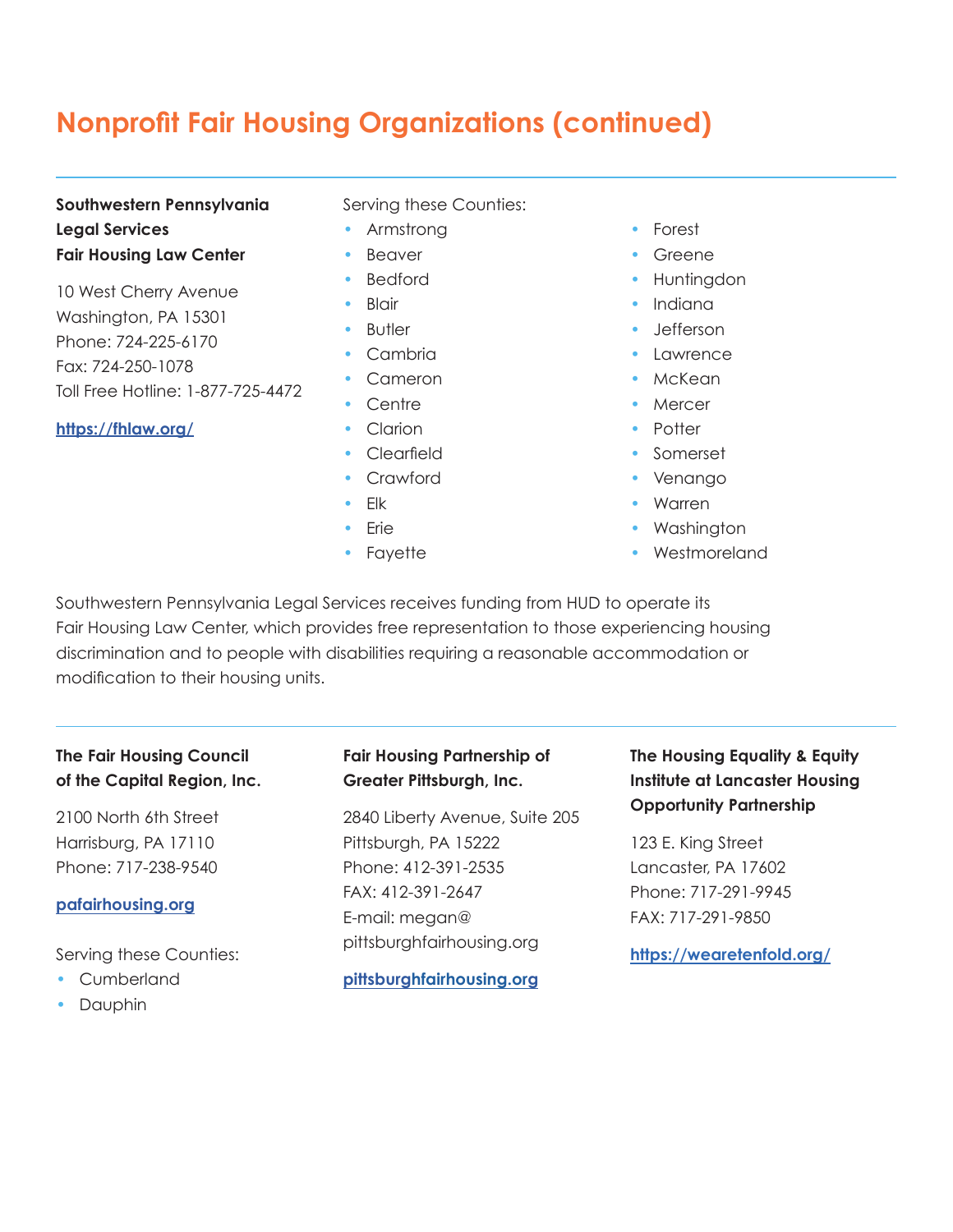# **Other Fair Housing Resources**

| Pennsylvania Human<br><b>Relations Commission:</b>                                                                   | https://www.phrc.pa.gov/File-a-Compliant/Pages/default.aspx                                                               |
|----------------------------------------------------------------------------------------------------------------------|---------------------------------------------------------------------------------------------------------------------------|
| <b>US Department of Housing</b>                                                                                      | https://www.hud.gov/program_offices/fair_housing_equal_opp/                                                               |
| and Urban Development:                                                                                               | online-complaint                                                                                                          |
| Get information about                                                                                                | https://www.palawhelp.org/issues/housing-and-shelter/housing-                                                             |
| fair housing laws at:                                                                                                | discrimination-and-fair-housing-1                                                                                         |
| <b>Get information for survivors</b><br>of domestic violence,<br>sexual assault, dating<br>violence, or stalking at: | <b>Rights for Survivors in LIHTC</b><br><b>PA Coalition Against Domestic Violence</b><br><b>PA Coalition Against Rape</b> |